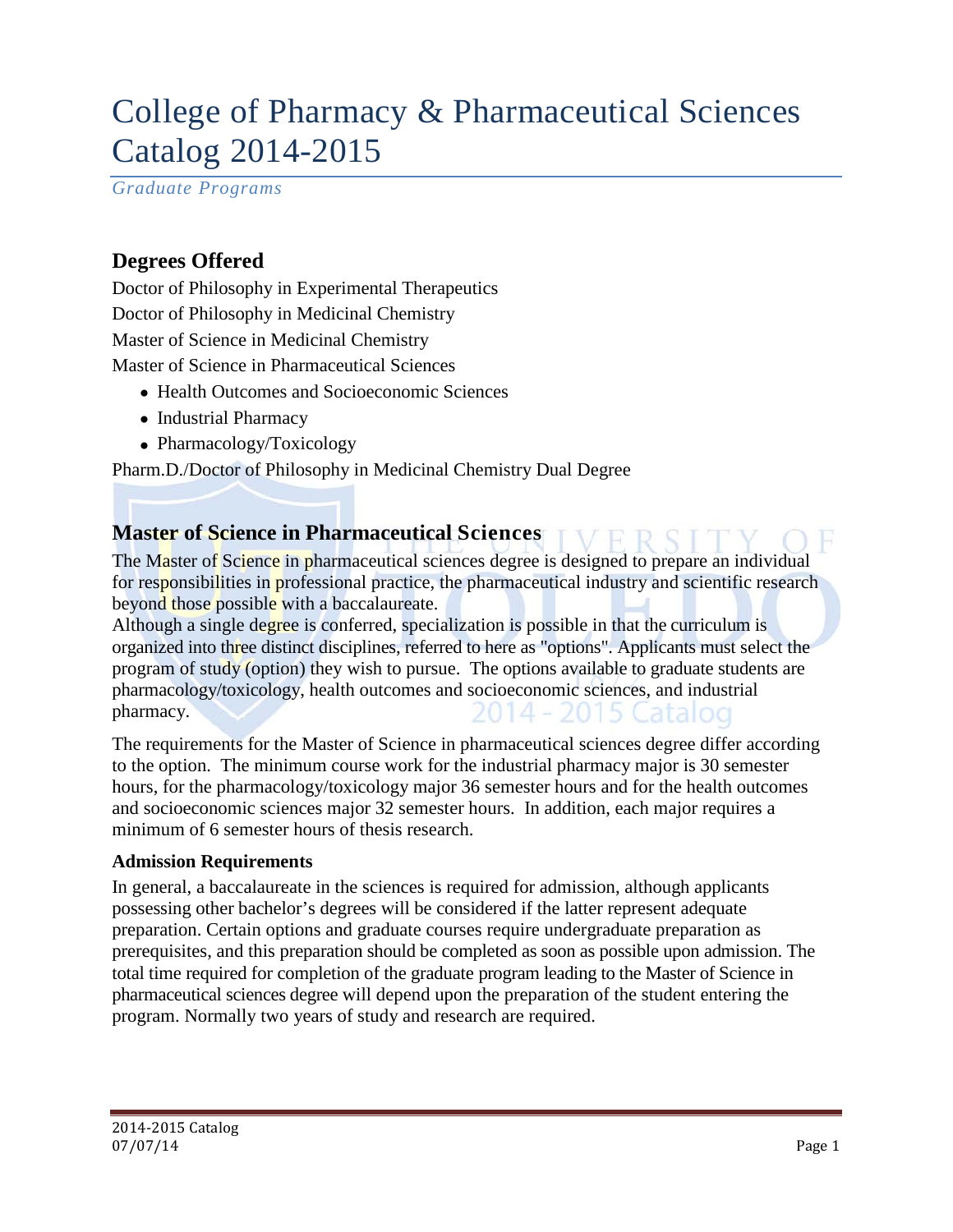The admission requirements of the College of Graduate Studies of the University apply. The basic requirement is a 2.7 (on a 4.0 scale) GPA on all undergraduate work leading to the bachelor's degree. Applicants having less than a 2.7 GPA on all undergraduate work will be considered for admission if other criteria for estimation of potential success in graduate studies are positive.

Each student must submit three copies of transcripts, one of which must be official and show all post-secondary academic work and degrees granted, three letters of recommendation from college faculty members acquainted with the applicant's character and ability, and scores from the aptitude portion of the GRE.

International students are required to take the TOEFL, which will be given in their own country by the Educational Testing Service.

Normally, acceptance will be decided by April 1 for admission during the following fall semester. The priority deadline for completed applications is January 15th. Complete applications received by this deadline will be considered for admission. Applications received after the January 15th deadline may also be considered, if positions are available in a program. International students are encouraged to submit applications one month prior to the stated deadline to allow for delays in international correspondence.

# **Curriculum and Options – M.S. Program in Pharmaceutical Science**

**Pharmacology/Toxicology option:** A minimum of 36 semester hours of courses plus a minimum of 6 thesis credit hours are required for the degree.

#### 2015 Catalog **Undergraduate courses required (or their equivalents):**

| Course          | Course Name                                             | Credit Hours   |
|-----------------|---------------------------------------------------------|----------------|
| <b>CHEM3710</b> | Physical Chemistry for the Biosciences I                | 3              |
| <b>CHEM3720</b> | Physical Chemistry for the Biosciences II               | 3              |
| <b>MATH1750</b> | Calculus for the Life Sciences I                        | $\overline{4}$ |
| <b>MATH1760</b> | Calculus for the Life Sciences II                       | 3              |
| <b>MBC3310</b>  | Medicinal Chemistry I: Drug Action and Design           | 3              |
| <b>MBC3320</b>  | Medicinal Chemistry II: Drug Targeting to Receptors     | 3              |
| <b>MBC4300</b>  | Medicinal Chemistry III: Chemotherapy and Immunotherapy | 3              |
| <b>PHCL2600</b> | Functional Anatomy and Pathophysiology I                | 4              |
| <b>PHCL2620</b> | Functional Anatomy and Pathophysiology II               | 4              |
|                 |                                                         |                |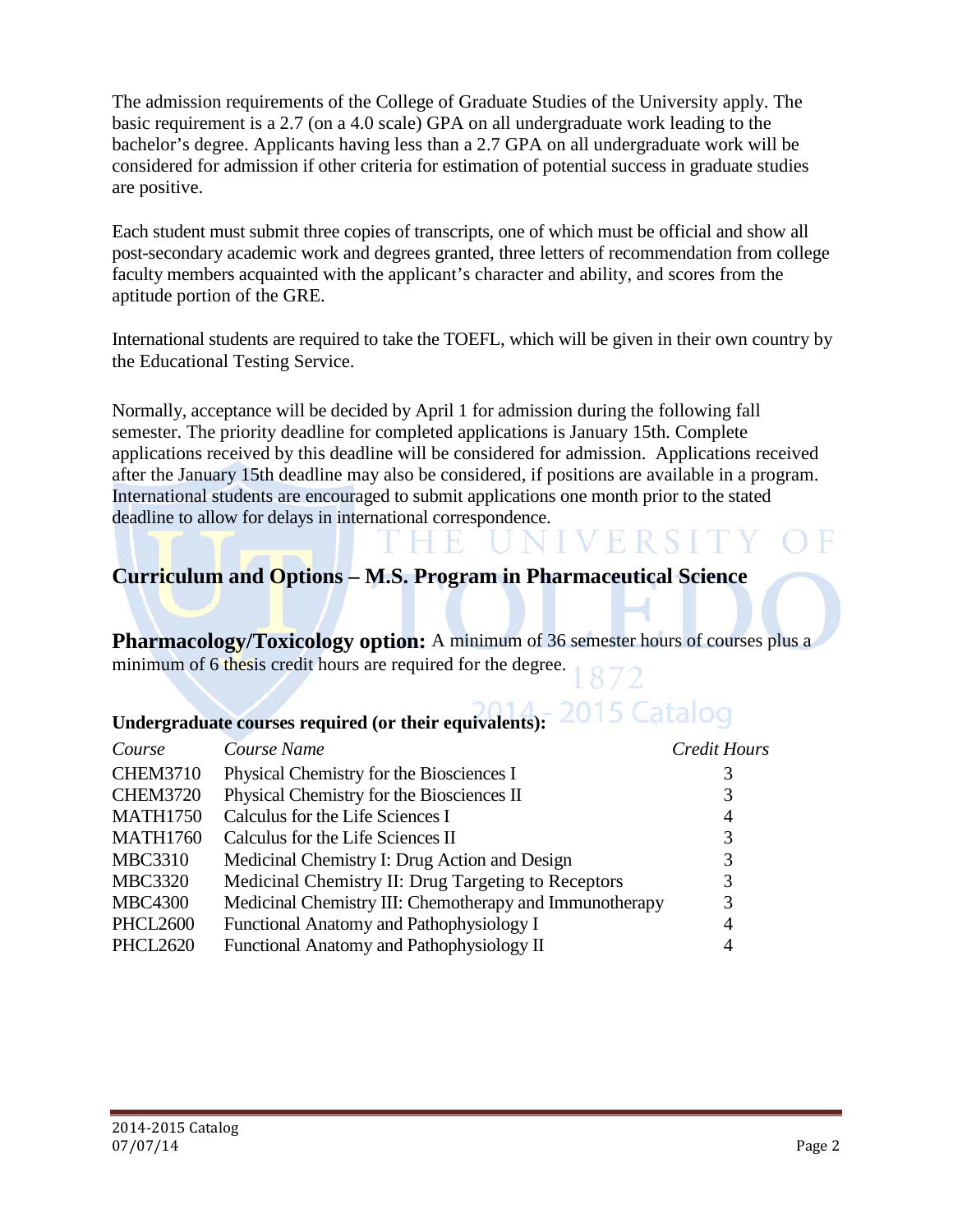#### **Graduate courses required:**

| Course           | Course Name                                                 | <b>Credit Hours</b> |
|------------------|-------------------------------------------------------------|---------------------|
| <b>PHCL5140</b>  | Interpretation of Pharmaceutical Data                       | 2                   |
| <b>PHCL5700</b>  | Pharmacology I-Principles of Pharmacology, Autonomic        |                     |
|                  | Pharmacology and Non-Steroidal Anti-inflammatory Agents     |                     |
|                  | and Related Pharmacology                                    | 3                   |
| <b>PHCL5720</b>  | Pharmacology II: Endocrine and CNS Pharmacology             | 3                   |
| <b>PHCL5730</b>  | <b>Toxicology I</b>                                         | 3                   |
| <b>PHCL5760</b>  | Toxicokinetics                                              | 3                   |
| <b>PHCL6600</b>  | Seminar in Pharmacology                                     | $1-2$               |
| <b>PHCL6700</b>  | Pharmacology III: CNS and Cardiovascular/Renal Pharmacology | 3                   |
| <b>PHCL6720</b>  | Pharmacology IV: Chemotherapeutics                          | 3                   |
| <b>PHCL6900*</b> | M.S. Thesis Research in Pharmacology                        | $1-6$               |
| PHCL6920*        | M.S. Thesis Research in Pharmacology                        | $1-6$               |

### **\*6 credit hours are the required minimum; more than 6 credit hours can be taken.**

### **Elective course work may be selected from the following\*\*\*:**

| Course          | Course Name                   |                                                                                 | <b>Credit Hours</b> |
|-----------------|-------------------------------|---------------------------------------------------------------------------------|---------------------|
| <b>PHCL5630</b> |                               | Cancer Chemotherapy (highly recommended)<br>$N E R S T3 Y O F$                  |                     |
| <b>PHCL5750</b> | <b>Toxicology II</b>          |                                                                                 |                     |
| PHCL5990**      |                               | Problems in Pharmacology (highly recommended)                                   | $6 - 18$            |
|                 |                               |                                                                                 |                     |
|                 |                               | **May replace PHCL5700, 5720, 5730, 6700, 6720, and 5760 if these were          |                     |
|                 |                               | taken at UT at the undergraduate level as PHCL3700, 3730, 4730, 4810, 4820      |                     |
|                 |                               | and 4760, respectively, and a grade of B- or above was received for the course. |                     |
|                 |                               |                                                                                 |                     |
| <b>MBC6100</b>  | <b>Advanced Immunology</b>    | 2014 - 2015 Catalog                                                             |                     |
| <b>MBC6550</b>  | Biochemistry                  |                                                                                 |                     |
| <b>MBC5620</b>  | <b>Biochemical techniques</b> |                                                                                 |                     |

MBC6800 Methods in Biotechnology 3

\*\*\*Other electives may be recommended by the department graduate committee.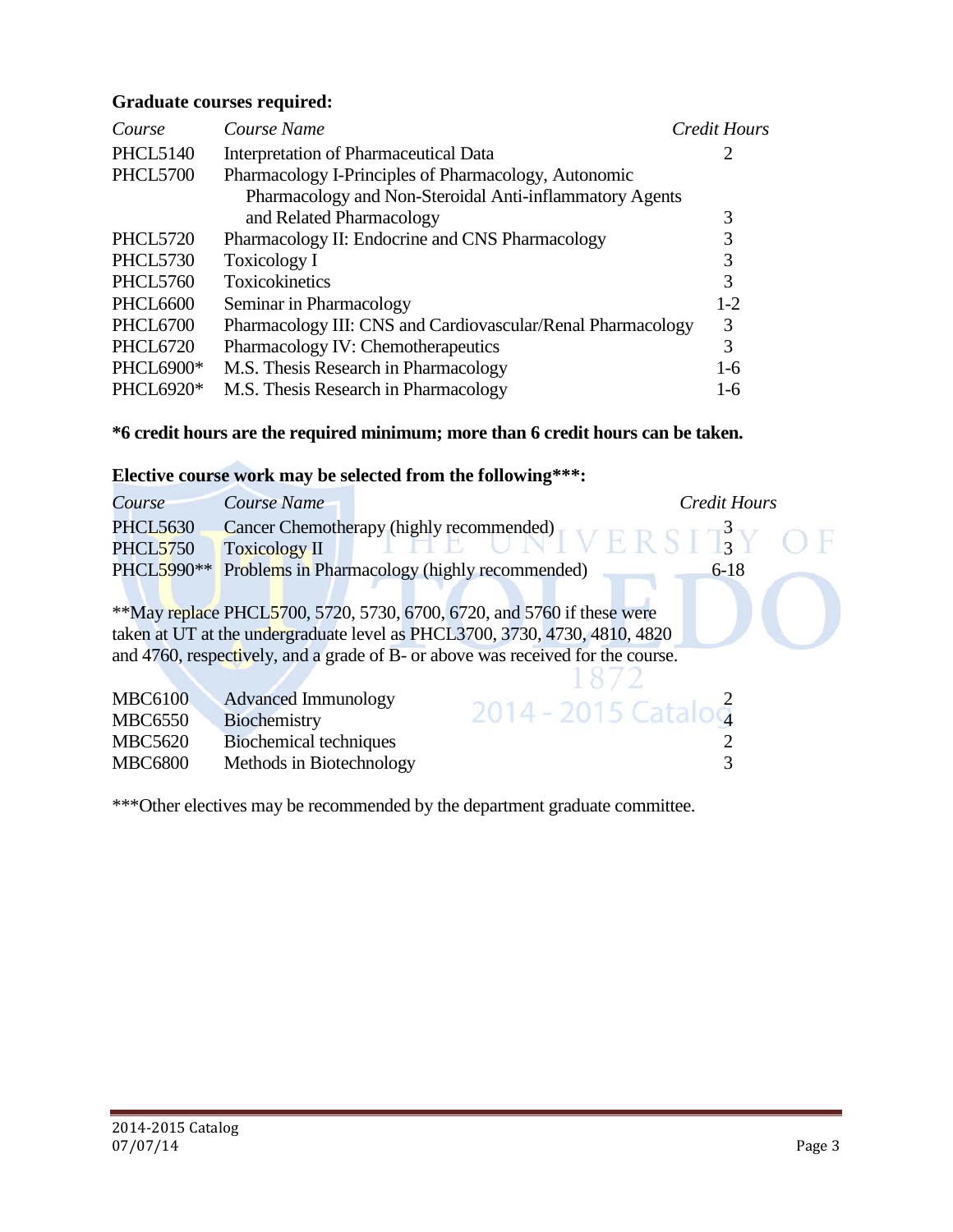**Health Outcomes and Socioeconomic Sciences:** A minimum of 32 semester hours of course work plus a minimum of 6 thesis hours are needed for the degree.

| Course           | Course Name                                            | Credit Hours                |
|------------------|--------------------------------------------------------|-----------------------------|
| <b>MKTG5410</b>  | <b>Marketing Systems</b>                               | 3                           |
| <b>PHPR 5260</b> | Pharmacy & Healthcare Administration I                 |                             |
| <b>PHPR5520</b>  | Pharmaceutical Marketing and Management                |                             |
| <b>PHPR5590</b>  | Readings in Health Care Access and Cultural Competence | 2                           |
| <b>PHPR5610</b>  | Pharmacoeconomics and Outcomes Research I              | $\mathcal{D}_{\mathcal{L}}$ |
| <b>PHPR6600</b>  | Seminar in Health Outcomes and Socioeconomic Sciences  |                             |
| <b>PHPR6520</b>  | Analysis of the Pharmaceutical Environment             |                             |
| <b>PHPR6530</b>  | <b>Research Methods in Pharmacy Practice</b>           | 2                           |
| <b>PHPR6960</b>  | Thesis Research in Pharmacy                            | $1-6*$                      |
| <b>RESM5110</b>  | <b>Statistics and Quantitative Methods I</b>           | 3                           |
| <b>RESM6120</b>  | <b>Statistics and Quantitative Methods II</b>          | 3                           |
| **Track courses  | As approved by advisor                                 | minimum of 9 credit hours   |

\*A minimum of 6 credit hours of Thesis Research in Pharmacy is required.

\*\*Students enrolled in this option must select a Track Focus after the first semester.

Program Tracks, with approved track courses are as follows:  $\nabla$  ERSITY OF

| 1. Business Administration                             |                |
|--------------------------------------------------------|----------------|
| <b>BUAD6100 Accounting for Strategic Decisions</b>     | 3              |
| <b>BUAD6200 Financial Systems</b><br>$\bullet$         | 3              |
| BUAD6300 Strategic Marketing & Analysis                |                |
| <b>BUAD6400 Results-Based Management</b>               |                |
| <b>BUAD6500</b> International business                 |                |
| <b>BUAD6600 Supply Chain Management</b>                | $\overline{3}$ |
| BUAD6800 Information Technology & E-Business           | 3              |
| <b>BUAD6900 Strategic management Capstone</b>          | 3              |
|                                                        |                |
| 2. Outcomes Research-Track Courses                     |                |
| PUBH6600 Health Behavior                               | 3              |
| <b>PUBH6460 Health Promotion Programs</b><br>$\bullet$ | 3              |
| PUBH6010 Public Health Epidemiology<br>$\bullet$       | 3              |
| PUBH6030 Advanced Epidemiology<br>$\bullet$            | 3              |
| PUBH6110 Categorical Data Analysis                     | 3              |
|                                                        |                |
| 3. Pharmacoeconomics-Track Courses                     |                |
| PHPR5620 Pharmacoeconomics and Outcomes II             | 3              |
| <b>ECON5750 Health Economics</b>                       | 3              |
| ECON5810 Econometrics Models and Methods I             | 3              |
| ECON5820 Econometrics Models and Methods II            | 3              |
| <b>ECON5830 Econometrics Models and Methods III</b>    | 3              |
|                                                        |                |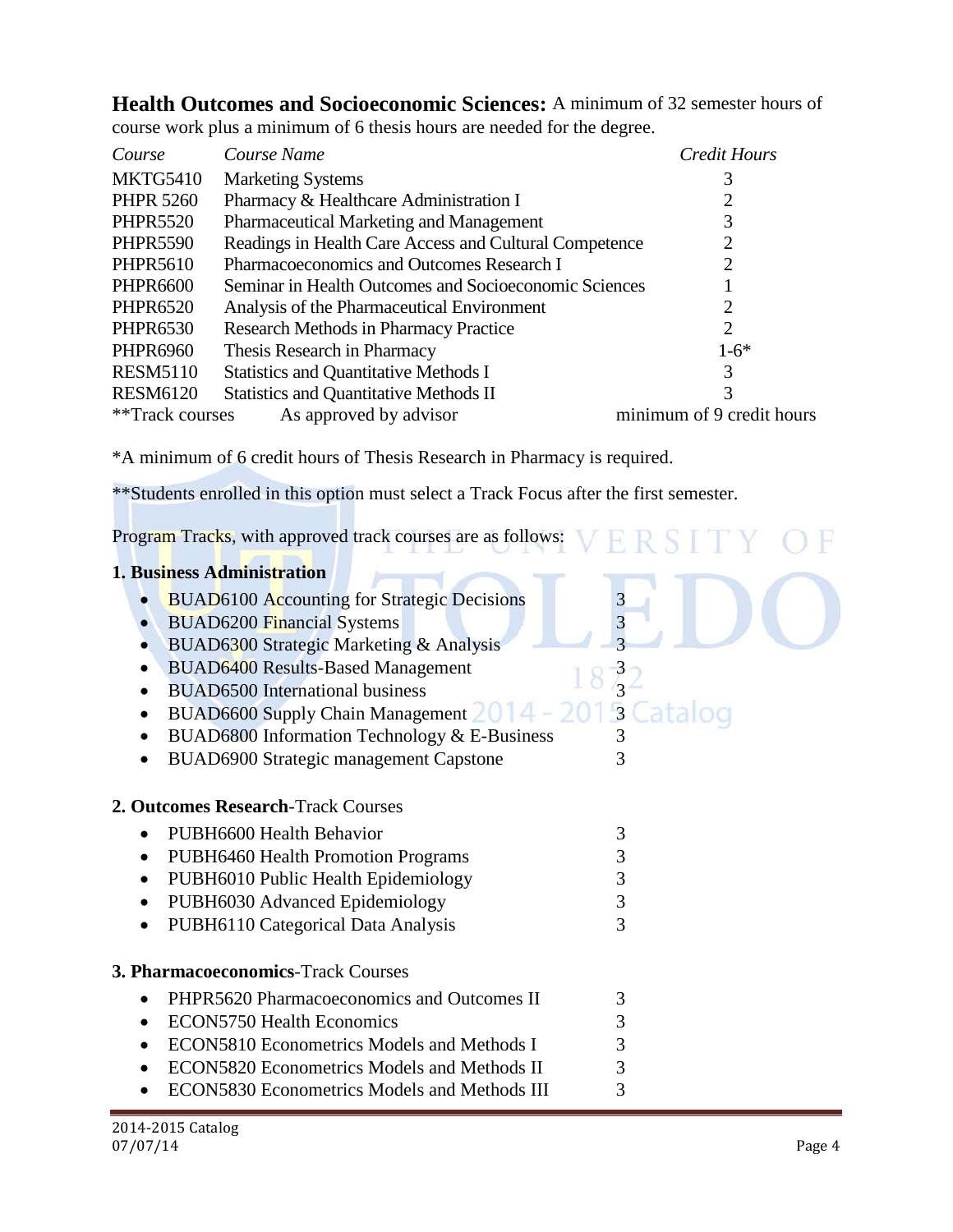**4. Social Behavior Sciences-** Track Courses

| 3 |
|---|
|   |
|   |
|   |

Other Track Courses or electives may be approved by the department graduate committee

**Industrial Pharmacy option:** A minimum of 30 semester hours of course work and a minimum of 6 credit hours of thesis work is required for the degree.

### **Undergraduate courses required:**

Courses will be evaluated for students with a B.S. in pharmacy, Pharm.D. or B.S.P.S. degree.

| Course          | <b>Course Name</b>                                           | <b>Credit Hours</b> |
|-----------------|--------------------------------------------------------------|---------------------|
| <b>MBC3550</b>  | Physiological Chemistry I: Structure and Function            |                     |
|                 | of Biological Macromolecules                                 |                     |
| <b>MBC3560</b>  | Physiological Chemistry II: Chemical Regulation of Cells     |                     |
|                 | and Organisms                                                | 3                   |
|                 |                                                              |                     |
| <b>PHPR3070</b> | Pharmaceutics and Pharmaceutical Technology I and            |                     |
| <b>PHPR3080</b> | Pharmaceutics and Pharmaceutical Technology II               |                     |
|                 | or                                                           | $8-9$               |
| <b>CHEM3710</b> | Physical Chemistry for the Biosciences I and                 |                     |
| <b>CHEM3720</b> | Physical Chemistry for the Biosciences II and<br>015 Catalog |                     |
| <b>CHEM3730</b> | Physical Chemistry I                                         |                     |
|                 |                                                              |                     |
| <b>PHPR4520</b> | Pharmaceutical Management and Marketing                      | 3                   |
| <b>PHPR4550</b> | Analysis of the Pharmaceutical Environment                   | 3                   |
|                 | <b>Graduate required courses:</b>                            |                     |
| Course          | Course Name                                                  | <b>Credit Hours</b> |
| <b>CHEM6300</b> | <b>Advanced Analytical Chemistry</b>                         | $2 - 4$             |
| <b>CHEM6310</b> | <b>Separation Methods</b>                                    | $2 - 4$             |
| <b>EEES5710</b> | <b>Advanced Biostatistics</b>                                | 4                   |
| <b>PHCL6150</b> | <b>Advanced Pharmacokinetics</b>                             | 2                   |
| <b>PHPR5690</b> | Dosage Form Design                                           | 4                   |
| <b>PHPR5700</b> | Equilibrium Phenomenon                                       | $\overline{2}$      |
| <b>PHPR5720</b> | <b>Pharmaceutical Rate Processes</b>                         | 3                   |
| <b>PHPR6600</b> | Seminar in Administrative Pharmacy                           | 1                   |
| <b>PHPR6850</b> | Product Development                                          | 3                   |
| <b>PHPR6960</b> | M.S. Thesis Research in Pharmacy                             | 6                   |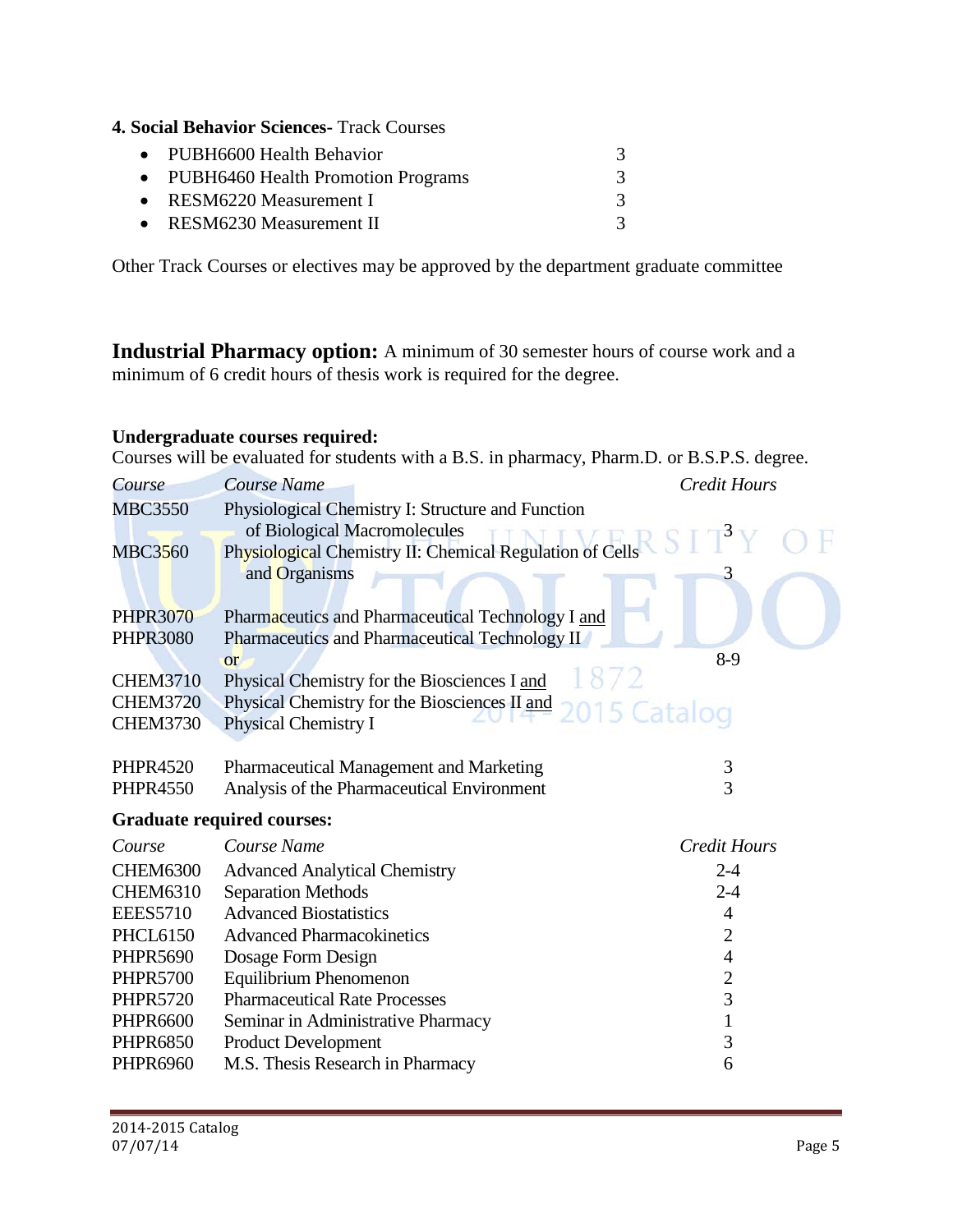### **Additional course work may be selected from the following:**

| Course          | Course Name                                       | <b>Credit Hours</b> |
|-----------------|---------------------------------------------------|---------------------|
| <b>CHEM6320</b> | Characterization of Condensed Phases and Surfaces | $2 - 4$             |
| <b>CHEM6330</b> | Spectroscopic Methods and Analysis of Spectra     | $2 - 4$             |
| <b>CHEM6720</b> | Physical Chemistry of Material Transformations    | $2 - 4$             |
| <b>CHEM6810</b> | Materials Science I                               | 4                   |
| <b>CHEM6820</b> | Materials Science II                              | 4                   |
| <b>CHEM6980</b> | Special Topics in Chemistry                       | $2 - 4$             |
| <b>PHCL5760</b> | <b>Toxicokinetics</b>                             | 3                   |
| <b>PHPR5680</b> | Parenteral Manufacturing                          | 3                   |
| <b>PHPR5710</b> | Selected Topics in Pharmaceutical Technology      | $2 - 4$             |
| <b>PHPR5990</b> | Problems in Pharmacy Practice                     | $1-6$               |
| <b>PHPR6530</b> | <b>Research Methods in Pharmacy Practice</b>      | 3                   |
| <b>PHPR6610</b> | Seminar I                                         |                     |

Applicants for the health outcomes and socioeconomic sciences and industrial pharmacy options who possess a B.S. in pharmacy, Pharm.D. or bachelor of science in pharmaceutical sciences degree from an ACPE-accredited institution will be given preference for admission into those options. International applicants must have earned pharmacy degrees from their home institutions.

'독일 2010'

## **Master of Science in Medicinal Chemistry**

### **Admission Requirements**

Satisfactory completion of a bachelor's degree in chemistry, biology, pharmacy or a related discipline is required. It is assumed the undergraduate training will include differential and integral calculus, college physics, a one-year course in general and inorganic chemistry including a laboratory, a one-year course in organic chemistry including a laboratory, and training in analytical chemistry. An undergraduate course in physical chemistry is recommended.

The admission requirements of the College of Graduate Studies of the University apply.

### **Degree Requirements**

Master's students need to complete the following courses as partial fulfillment of their requirement for an M.S. degree:

| Course         | Course Name                                      | Credit Hours   |
|----------------|--------------------------------------------------|----------------|
| <b>MBC5100</b> | <b>Research Practices in Medicinal Chemistry</b> |                |
| <b>MBC5620</b> | <b>Biochemical Techniques</b>                    | 2              |
| <b>MBC5900</b> | Medicinal Chemistry Seminar (4 hours required)   |                |
| <b>MBC6190</b> | <b>Advanced Medicinal Chemistry</b>              | $\overline{4}$ |
| <b>MBC6200</b> | <b>Biomedicinal Chemistry</b>                    | $\overline{4}$ |
| <b>MBC6550</b> | Biochemistry                                     | 4              |
| <b>MBC6960</b> | M.S. Thesis Research in                          |                |
|                | Medicinal Chemistry (6 hours required)           | $1 - 15$       |
|                | Other 5000- to 6000-level courses as advised     |                |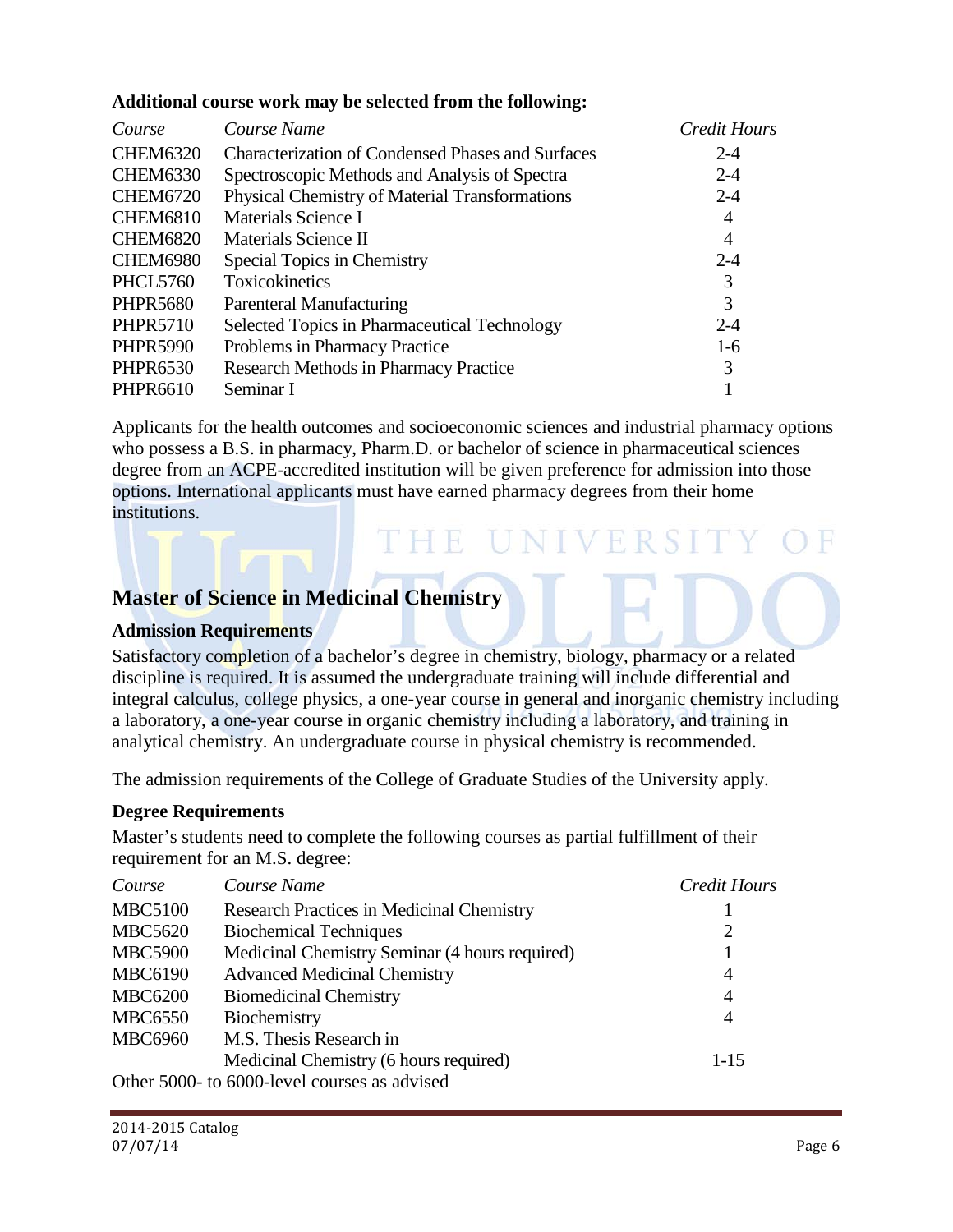### **In addition, the following items also must be completed:**

- 1. Minimum of 30 semester hours of graduate credit, of which no more than six hours are counted from the category of M.S. thesis or Ph. D. dissertation research (MBC6960/8960)
- 2. Preparation of a written M.S. thesis based upon the results of an original research investigation performed by the student during the M.S. program at The University of Toledo.
- 3. Successful oral defense of the thesis before the thesis advisory committee (consisting of the thesis adviser and two other members) and presentation of the results of the thesis research in a seminar before the department of medicinal and biological chemistry.
- 4. Acceptance of this thesis by the M.S. thesis adviser and the thesis advisory committee.
- 5. Maintenance of a cumulative graduate GPA of 3.0 or higher.
- 6. Two semesters of experience as a teaching assistant. The program believes experience in teaching is critical to solidifying the student's understanding of the basics of the field and improving communication skills.

## **Doctor of Philosophy in Medicinal Chemistry**

### **Admission Requirements**

Satisfactory completion of a bachelor's degree in chemistry, biology, pharmacy or a related discipline is required. It is assumed that the undergraduate training will include differential and integral calculus, college physics, a one-year course in general and inorganic chemistry including a laboratory, a one-year course in organic chemistry including a laboratory, and training in analytical chemistry. An undergraduate course in physical chemistry is recommended.

The ability to excel in graduate studies and research must be evident based on grades from undergraduate studies, recommendations from college faculty, results from standardized aptitude and achievement examinations (Graduate Record Examination), and performance in research and independent study.

Students with M.S. degrees in medicinal chemistry or related fields may be admitted directly to the Ph.D. program. Students without M.S. degrees may be admitted directly to the Ph.D. program, but must take 30 credits at the master's level prior to accruing doctoral level credits.

Ph.D. students need to complete the following courses as partial fulfillment of their requirement for a Ph.D. degree. Additional graduate courses (5000 to 8000 level) may be required, as advised during the development of each student's plan of study.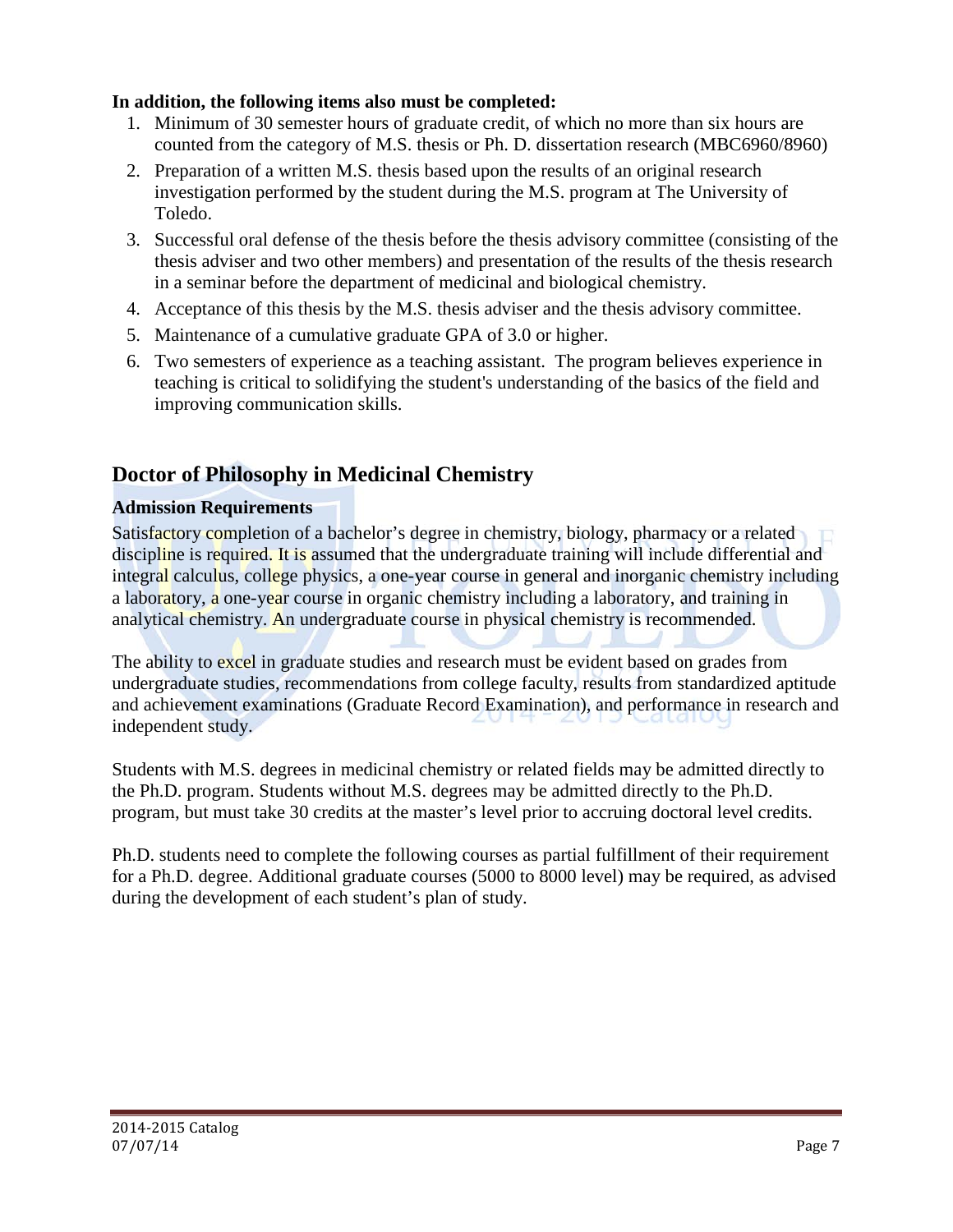| Course         | Course Name                                      | <b>Credit Hours</b> |
|----------------|--------------------------------------------------|---------------------|
| MBC5100/7100   | <b>Research Practices in Medicinal Chemistry</b> |                     |
| MBC5620/7620   | <b>Biochemical Techniques</b>                    | 2                   |
| MBC 5900/7900  | Medicinal Chemistry Seminar (6 hours required)   |                     |
| MBC6190/8190   | <b>Advanced Medicinal Chemistry</b>              | 4                   |
| MBC6200/8200   | <b>Biomedicinal Chemistry</b>                    | 4                   |
| MBC6300/8300   | <b>Biomedicinal Chemistry Laboratory I</b>       | 4                   |
| MBC6310/8310   | Biomedicinal Chemistry Laboratory II             | 4                   |
| MBC6550/8550   | Biochemistry                                     | 4                   |
| <b>MBC8960</b> | Ph.D. Dissertation Research in Medicinal         |                     |
|                | Chemistry (30 hours required)                    | $1 - 15$            |

### **Select 8 hours in chemistry, biology, or medicinal and biological chemistry:**

| <b>Chemistry Courses</b> |                                                                                                                                                                                                                                                                                                                                                                                               |                     |
|--------------------------|-----------------------------------------------------------------------------------------------------------------------------------------------------------------------------------------------------------------------------------------------------------------------------------------------------------------------------------------------------------------------------------------------|---------------------|
| Course                   | Course Name                                                                                                                                                                                                                                                                                                                                                                                   | Credit Hours        |
| <b>CHEM6330</b>          | Spectroscopic Methods                                                                                                                                                                                                                                                                                                                                                                         | $2 - 4$             |
| CHEM6400/8400            | <b>Advanced Organic Chemistry</b>                                                                                                                                                                                                                                                                                                                                                             | $2 - 4$             |
| CHEM6410/8410            | <b>Organic Synthesis</b>                                                                                                                                                                                                                                                                                                                                                                      | $2 - 4$             |
| <b>CHEM6420</b>          | <b>Physical Organic Chemistry</b>                                                                                                                                                                                                                                                                                                                                                             | $2 - 4$             |
| CHEM6510/8510            | Protein Chemistry                                                                                                                                                                                                                                                                                                                                                                             | $2 - 4$             |
| CHEM6520/8520            | Enzymology                                                                                                                                                                                                                                                                                                                                                                                    | $2 - 4$             |
| CHEM6530/8530            | <b>Nucleic Acid Chemistry</b>                                                                                                                                                                                                                                                                                                                                                                 | $2 - 4$             |
| <b>Biology Courses</b>   |                                                                                                                                                                                                                                                                                                                                                                                               |                     |
| Course                   | Course Name                                                                                                                                                                                                                                                                                                                                                                                   | <b>Credit Hours</b> |
| BIOL6010/8010            | <b>Advanced Molecular Biology</b>                                                                                                                                                                                                                                                                                                                                                             |                     |
| BIOL6020/8020            | Advanced Molecular Biology Laboratory                                                                                                                                                                                                                                                                                                                                                         | 3                   |
| BIOL6090/8090            | <b>Advanced Cell Biology</b>                                                                                                                                                                                                                                                                                                                                                                  |                     |
| BIOL6100/8100            | Research Methodology: Cell and Molecular Biology                                                                                                                                                                                                                                                                                                                                              |                     |
|                          | Medicinal and Biological Chemistry Courses                                                                                                                                                                                                                                                                                                                                                    |                     |
| Course                   | Course Name                                                                                                                                                                                                                                                                                                                                                                                   | <b>Credit Hours</b> |
| MBC5380/7380             | Medicinal and Poisonous Plants                                                                                                                                                                                                                                                                                                                                                                | 3                   |
| 1 <i>IDO 6100 10100</i>  | $\lambda$ 1 $\lambda$ 1 $\lambda$ 1 $\lambda$ 1 $\lambda$ 1 $\lambda$ 1 $\lambda$ 1 $\lambda$ 1 $\lambda$ 1 $\lambda$ 1 $\lambda$ 1 $\lambda$ 1 $\lambda$ 1 $\lambda$ 1 $\lambda$ 1 $\lambda$ 1 $\lambda$ 1 $\lambda$ 1 $\lambda$ 1 $\lambda$ 1 $\lambda$ 1 $\lambda$ 1 $\lambda$ 1 $\lambda$ 1 $\lambda$ 1 $\lambda$ 1 $\lambda$ 1 $\lambda$ 1 $\lambda$ 1 $\lambda$ 1 $\lambda$ 1 $\lambda$ |                     |

| MBC5380/7380                 | <b>Medicinal and Poisonous Plants</b> |  |
|------------------------------|---------------------------------------|--|
| MBC6100/8100                 | Advanced Immunology                   |  |
| MBC6800/8800                 | Methods in Biotechnology              |  |
| Other MBC courses as advised |                                       |  |

In addition, all students must satisfy the following:

- 1. Minimum of 60 semester hours of graduate credit beyond the master's level (see master of science in medicinal chemistry), including a minimum of 15 hours of courses, laboratories and seminars (exclusive of dissertation research) and a minimum of 30 hours of Ph.D. dissertation research.
- 2. Satisfactory overall performance on a written qualifying examination covering graduatelevel medicinal chemistry, biochemistry and either organic chemistry or advanced cell/molecular biology.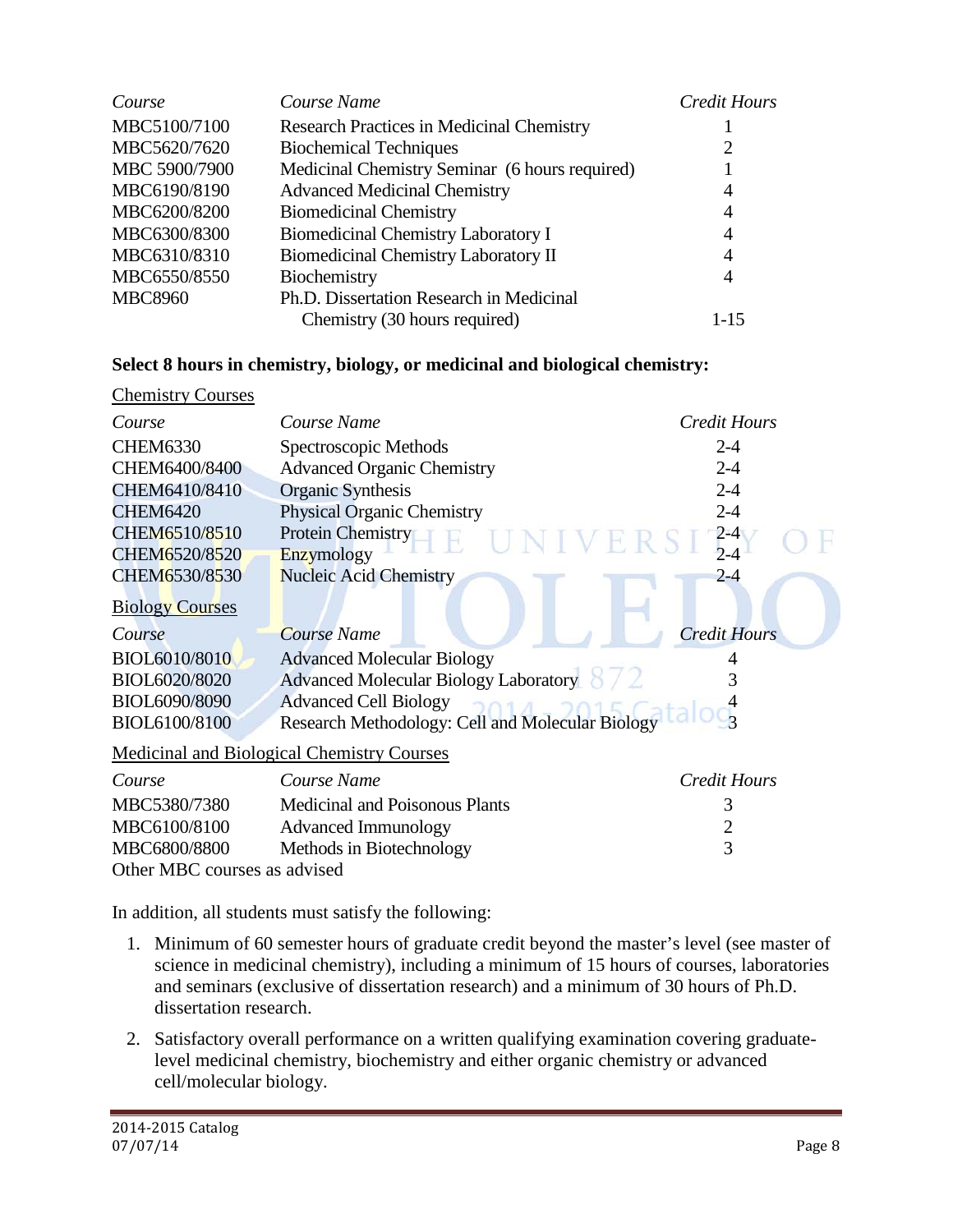- 3. Selection of a doctoral research adviser, preparation of an acceptable written Ph.D. dissertation proposal in consultation with the adviser, and the satisfactory oral defense of the proposal before the dissertation advisory committee. The written qualifying examination and the defense of the dissertation proposal will constitute the examination requirements necessary for advancement to candidacy for the Ph.D. in medicinal chemistry. The chair of the doctoral dissertation advisory committee will be the student's doctoral research adviser. The dissertation advisory committee will consist of two additional faculty plus one member from outside the student's department or college.
- 4. Subsequent to admission to candidacy for the Ph.D. degree, the student is expected to spend a minimum of two semesters in full-time study at The University of Toledo.
- 5. Preparation of a Ph.D. dissertation based on the results of an original research investigation performed by the student during his/her Ph.D. program at The University of Toledo.
- 6. Successful oral defense of the dissertation before the dissertation advisory committee and presentation of the results of the dissertation research in a seminar before the department of medicinal and biological chemistry.
- 7. Acceptance of the dissertation by the Ph.D. dissertation adviser and the dissertation advisory committee.
- 8. Maintenance of a cumulative graduate GPA of 3.0 or higher.
- 9. Three semesters of experience as a teaching assistant. The program believes experience in teaching is critical to solidifying the student's understanding of the basics of the field and improving communication skills.

## **Doctor of Philosophy in Experimental Therapeutics**

### **Program Overview**

Experimental therapeutics is the integration of basic and applied sciences focused on the study and development of new treatments for human disease. Research in experimental therapeutics seeks to understand human diseases from the molecular level to the whole organism in order to develop rational approaches for new pharmacological treatments. In addition, experimental therapeutics includes the development of new therapies through systematic investigation at increasing levels of complexity ranging from individual molecules and proteins, to cellular and tissue based assays and to the whole organism. The purpose of the program is to train students at the doctoral level who can translate discoveries in the laboratory to therapies in a clinical setting.

### **Admission Requirements**

Satisfactory completion of a bachelor's degree in chemistry, biology, pharmaceutical sciences, pharmacy or a related discipline is required.

The ability to excel in graduate studies and research must be evident based on grades from undergraduate studies, recommendations from college faculty, results from standardized aptitude and achievement examinations (Graduate Record Examination), and performance in research and independent study.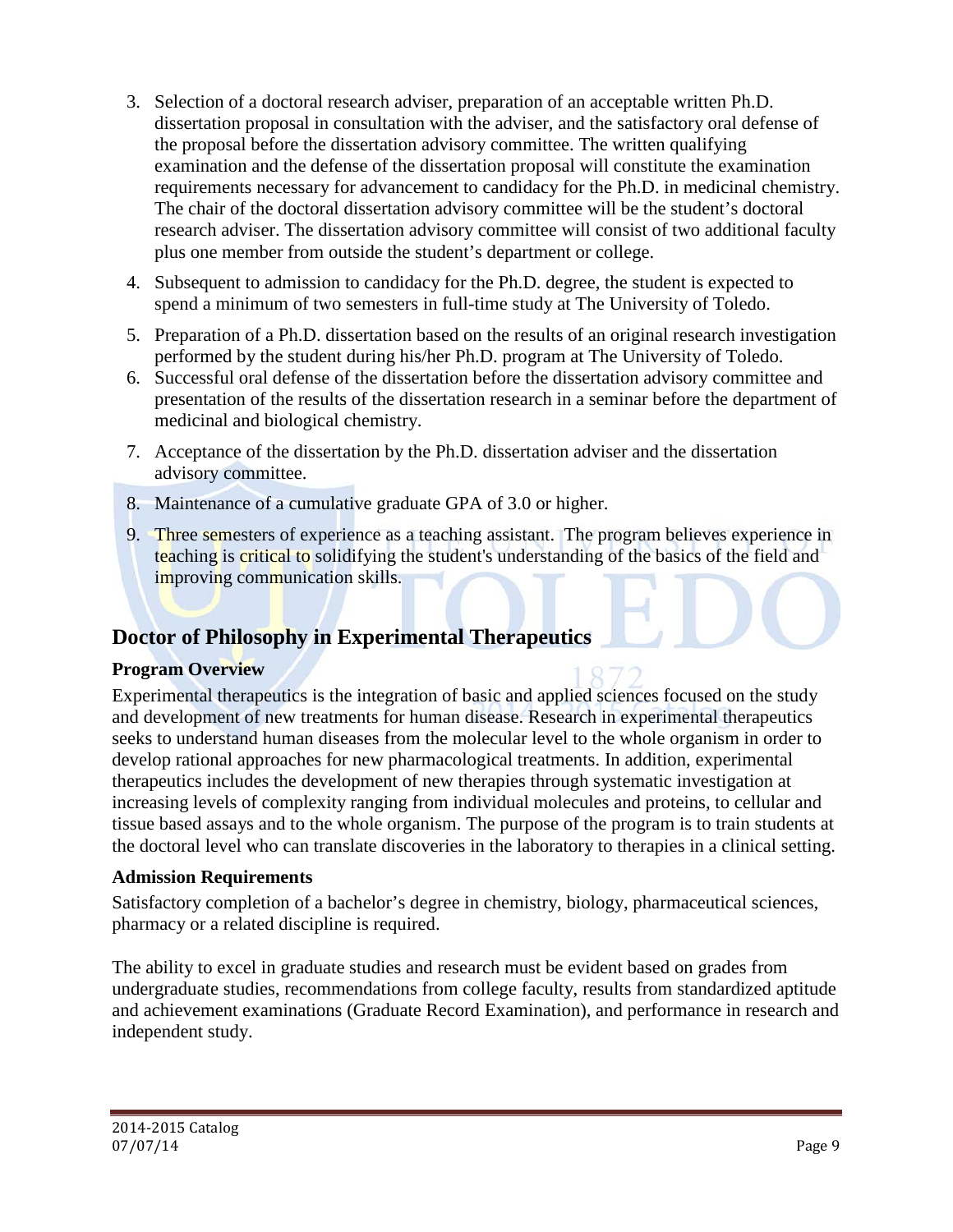Students with M.S. degrees in pharmacology or related fields (e.g., pharmaceutical sciences) may be also admitted to the program. However, they are expected to have a minimum of 30 credits at the Master's level prior to accruing doctoral level credits.

#### **Required Courses**

Ph.D. students need to complete the following required courses at the 5000 to 8000 level as partial fulfillment of the requirements for a Ph.D. degree. The course level is determined by the number of graduate credits completed at the time of registering for that particular course.

| Course          | Course Name                                                                | Credit Hours   |
|-----------------|----------------------------------------------------------------------------|----------------|
| <b>PHCL5700</b> | Pharmacology I                                                             | $3^{\rm a}$    |
| PHCL5100/7100   | Principles of Experimental Therapeutics I                                  |                |
| PHCL5200/7200   | Principles of Experimental Therapeutics II                                 |                |
| PHCL5770/7770   | Current Topics in Toxicology I                                             |                |
| PHCL6650/8650   | Seminar in Experimental Therapeutics                                       |                |
|                 | (Minimum 6 hours required)                                                 |                |
| PHCL5460/7460   | <b>Current Topics in Pharmacokinetics/Toxicokinetics</b>                   |                |
| PHCL5440/7440   | Current Topics in Interpretation of Pharmaceutical Data                    |                |
| PHCL6300/8300   | Research Experience in Experimental Therapeutics                           | $2 - 6^b$      |
| <b>PHCL8960</b> | Ph.D. Dissertation Research in Experimental Therapeutics 1-15 <sup>c</sup> |                |
| MBC6190/8190    | <b>Advanced Medicinal Chemistry</b>                                        | 4              |
| MBC6550/8550    | Biochemistry                                                               | 4 <sup>d</sup> |
| INDI6020/8020   | <b>On Being a Scientist</b>                                                |                |

<sup>a</sup> Not required if this same course, or PHCL3700 or equivalent was taken previously. If taken by Masters' students admitted to the program, the credit will not count toward those required for the Ph.D. degree.

<sup>b</sup> To fulfill the required laboratory rotations, a minimum of 4 hours must be taken in two different sections of the course (2 hours in each).  $014 - 2015$  Catalog

 $\degree$  A minimum of 30 hours is required

 $d$  Not required if this same course or, (MBC3550+MBC3560), or (CHEM3510+ CHEM3520), or equivalents were taken previously.

### **General Elective Courses:**

In addition to the required courses, general elective courses may be selected from the following. The course level to be taken is dependent on the number of graduate credits earned at the time of registration for that particular course:

| Course          | Course Name                           | <b>Credit Hours</b> |
|-----------------|---------------------------------------|---------------------|
| <b>PHCL5750</b> | Toxicology II                         | 3                   |
| <b>PHCL5630</b> | <b>Cancer Chemotherapy</b>            | 3                   |
| <b>PHCL5990</b> | Problems in Pharmacology              | $1-6$               |
| PHCL6390/8390   | Problems in Experimental Therapeutics | $1-6$               |
| MBC5620/7620    | <b>Biochemical Techniques</b>         | $\overline{2}$      |
| MBC5380/7380    | Medicinal and Poisonous Plants        | 3                   |
| MBC6100/8100    | <b>Advanced Immunology</b>            | $\mathcal{D}$       |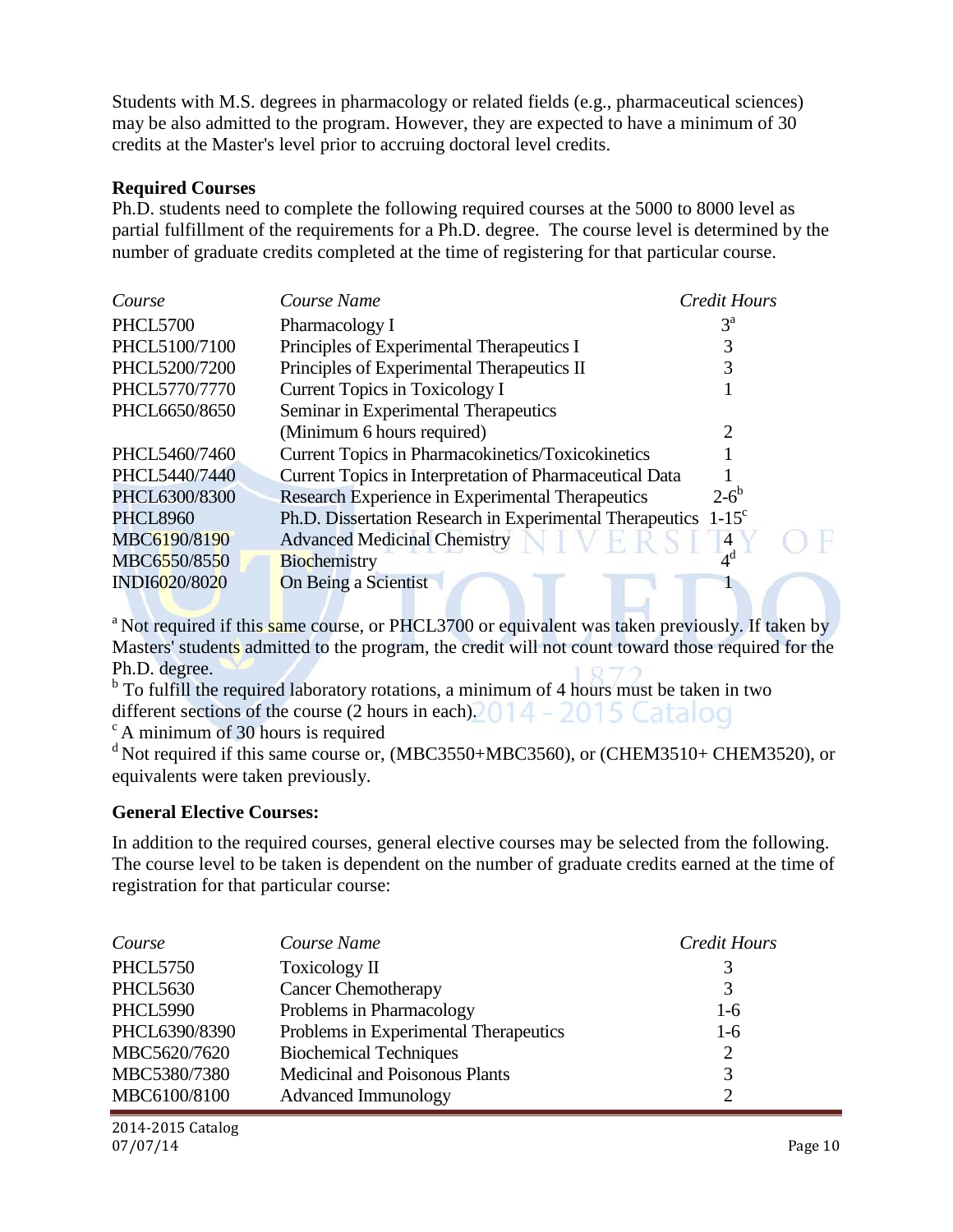| MBC6800/8800  | Methods in Biotechnology              | 3              |
|---------------|---------------------------------------|----------------|
| CHEM6510/8510 | Protein Chemistry                     | $2 - 4$        |
| CHEM6520/8520 | Enzymology                            | $2 - 4$        |
| CHEM6530/8530 | Nucleic Acid Chemistry                | $2 - 4$        |
| BIOL6010/8010 | <b>Advanced Molecular Biology</b>     | $\overline{A}$ |
| BIOL6090/8090 | <b>Advanced Cell Biology</b>          | 4              |
| BIOL6100/8100 | Research Methodology: Cell Mol. Biol. |                |

#### **Specialized Elective Courses**

Specialized elective courses are recommended for students with concentrations in different areas of the program, and may be selected from the following list:

| Course          | Course Name                                       | <b>Credit Hours</b> |  |
|-----------------|---------------------------------------------------|---------------------|--|
| BMSP6340/8340   | CPRA in Cell Signaling and Biology                |                     |  |
| BMSP6330/8330   | <b>CPRA Protein Structure &amp; Catalysis</b>     | 2.5                 |  |
| BMSP6340/8340   | <b>CPRA Genes &amp; Genomes</b>                   | 2.5                 |  |
| BMSP6360/8360   | <b>CPRA Cell Membrane</b>                         |                     |  |
| IITP6020/8020   | <b>Advanced Immunology</b>                        |                     |  |
| NND5810/7810    | Neuroscience                                      | 6                   |  |
| <b>BIOE5620</b> | <b>Cellular Electrophysiology</b>                 | $3^{\circ}$         |  |
| <b>MFGM8690</b> | <b>Innovation in Technology Commercialization</b> | $\sim$              |  |

Other elective courses may be taken with the approval of the department graduate committee

### **Additional Requirements**

In addition, all students must satisfy the following:

- 1. Minimum of 90 semester hours of graduate credit, including a minimum of 30 semesters hours at the Masters level, and a Minimum of 60 semester hours of graduate credit beyond the master's level. The required minimum 60 credits beyond the Masters level should include a minimum of 30 hours of Ph.D. dissertation research.
- 2. A grade of B- or higher is expected to be maintained for the required courses. A grade of Bor higher is also required for all of the pre-requisite courses.
- 3. A cumulative graduate GPA of 3.0 or higher must be maintained.
- 4. Satisfactory overall performance is expected on a written qualifying examination, which is administered after completion of the required graduate courses. The qualifying examination covers the following graduate courses, including their pre- and/or co-requisites:

| PHCL5100/7100 | Principles of Experimental Therapeutics I               | 3             |
|---------------|---------------------------------------------------------|---------------|
| PHCL5200/7200 | Principles of Experimental Therapeutics II              | $\mathcal{F}$ |
| PHCL5770/7770 | Current Topics in Toxicology I                          |               |
| PHCL5460/7460 | Current Topics in Pharmacokinetics/Toxicokinetics       |               |
| PHCL5440/7440 | Current Topics in Interpretation of Pharmaceutical Data |               |
|               |                                                         |               |